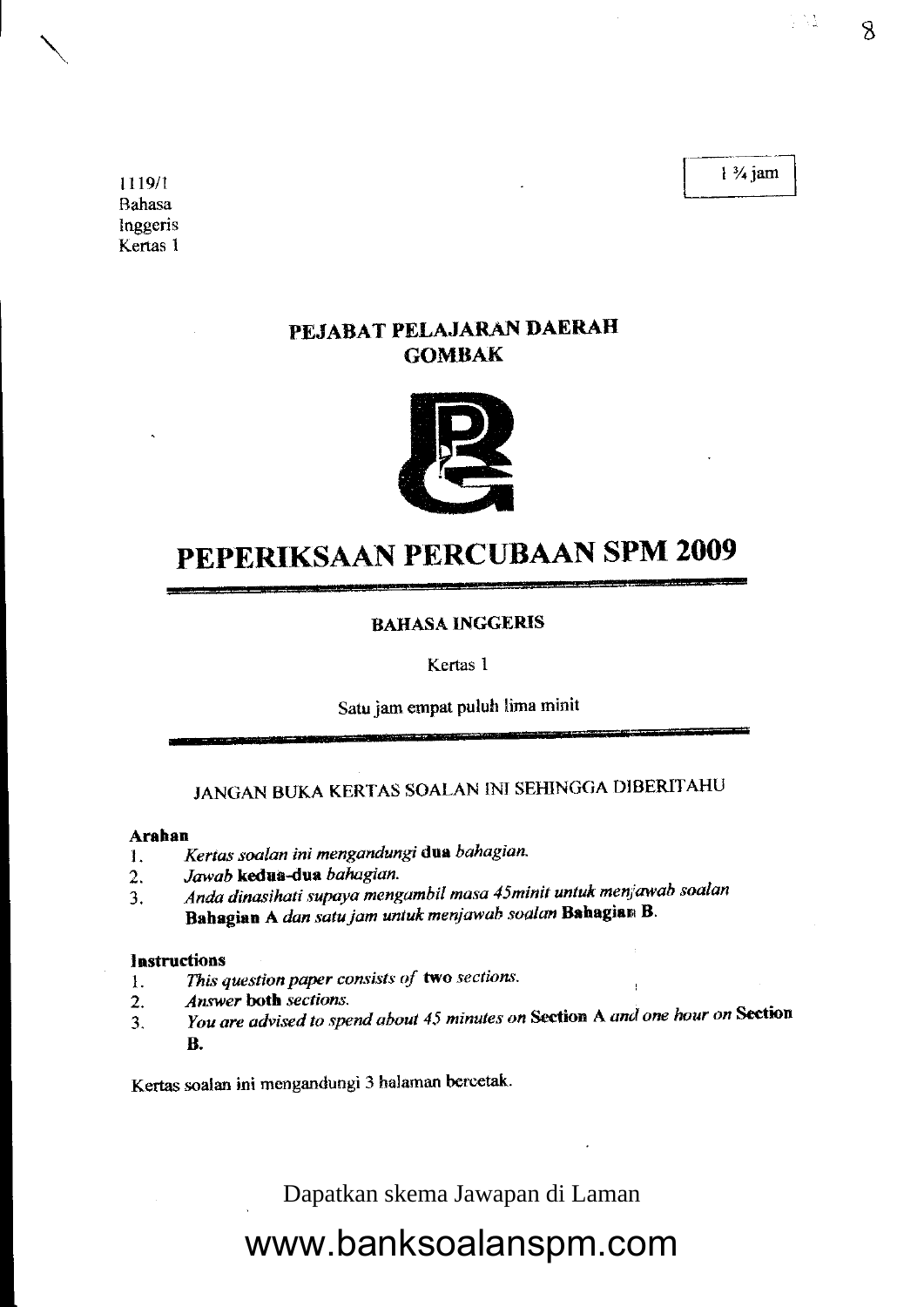#### **Section A : Directed Writing**

#### $[35$  marks]

The Red Crescent Society of your school organised a blood donation campaign recently. As the secretary of the society, you have to write a report to your teacher advisor about the event.

Use the notes given below to write your report.

- Place, time and date
- Two objectives
- Activities:
	- o Talk by a doctor
	- o Flealth screenins
	- o Exhibition
	- o Blood donation
	- o Lucky draw
- Number of donors
- Refreshments served
- Vitamins distributed

When writing the report, you should remember:

- $\bullet$  to give it a title
- . to use all the notes given
- $e$  that the report is a formal report.

Dapatkan skema Jawapan di Laman

## www.banksoalanspm.com